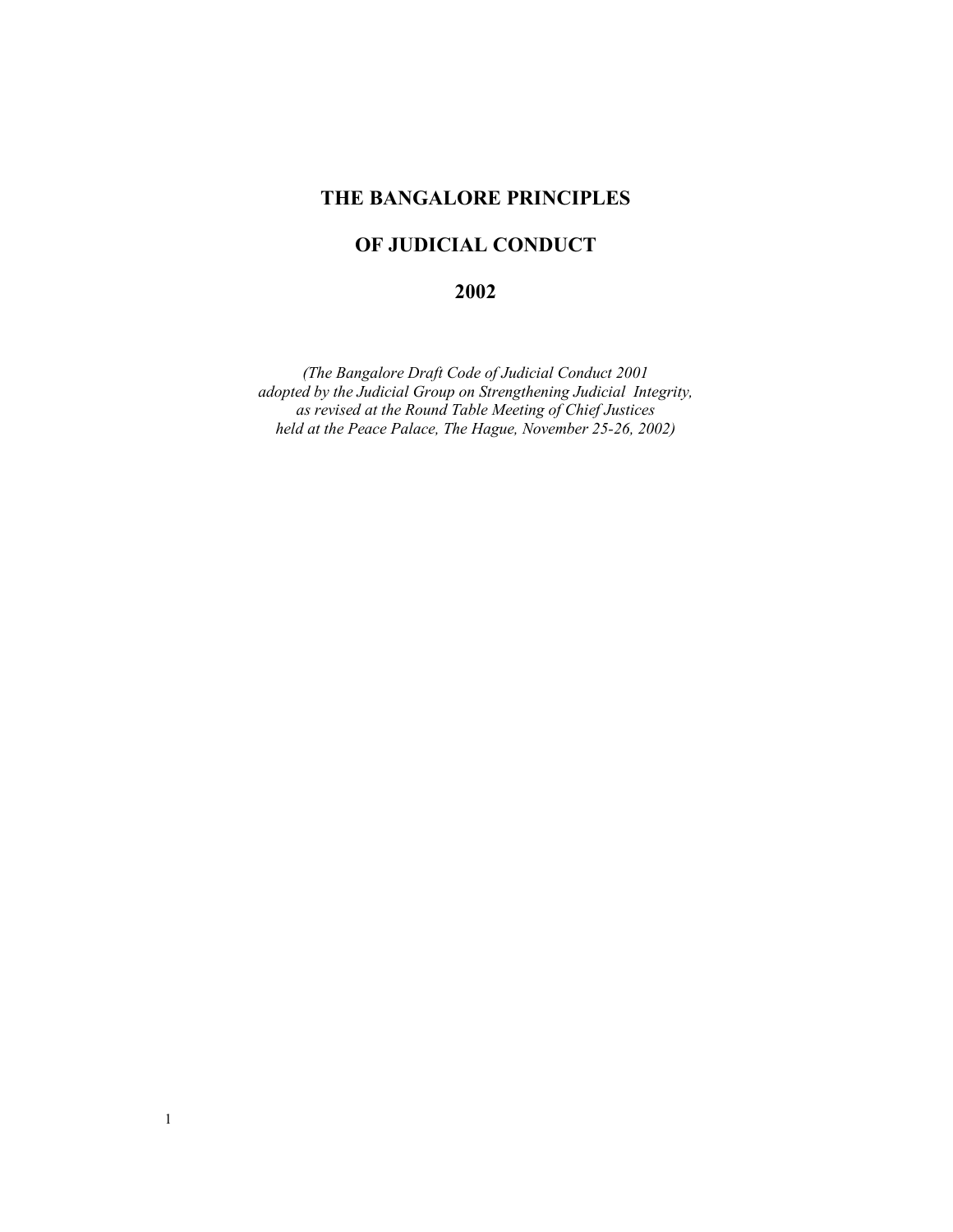#### *Preamble*

WHEREAS the *Universal Declaration of Human Rights* recognizes as fundamental the principle that everyone is entitled in full equality to a fair and public hearing by an independent and impartial tribunal, in the determination of rights and obligations and of any criminal charge.

WHEREAS the *International Covenant on Civil and Political Rights* guarantees that all persons shall be equal before the courts, and that in the determination of any criminal charge or of rights and obligations in a suit at law, everyone shall be entitled, without undue delay, to a fair and public hearing by a competent, independent and impartial tribunal established by law.

WHEREAS the foregoing fundamental principles and rights are also recognized or reflected in regional human rights instruments, in domestic constitutional, statutory and common law, and in judicial conventions and traditions.

WHEREAS the importance of a competent, independent and impartial judiciary to the protection of human rights is given emphasis by the fact that the implementation of all the other rights ultimately depends upon the proper administration of justice.

WHEREAS a competent, independent and impartial judiciary is likewise essential if the courts are to fulfil their role in upholding constitutionalism and the rule of law.

WHEREAS public confidence in the judicial system and in the moral authority and integrity of the judiciary is of the utmost importance in a modern democratic society.

WHEREAS it is essential that judges, individually and collectively, respect and honour judicial office as a public trust and strive to enhance and maintain confidence in the judicial system.

WHEREAS the primary responsibility for the promotion and maintenance of high standards of judicial conduct lies with the judiciary in each country.

AND WHEREAS the *United Nations Basic Principles on the Independence of the Judiciary* are designed to secure and promote the independence of the judiciary, and are addressed primarily to States.

THE FOLLOWING PRINCIPLES are intended to establish standards for ethical conduct of judges. They are designed to provide guidance to judges and to afford the judiciary a framework for regulating judicial conduct. They are also intended to assist members of the executive and the legislature, and lawyers and the public in general, to better understand and support the judiciary. These principles presuppose that judges are accountable for their conduct to appropriate institutions established to maintain judicial standards, which are themselves independent and impartial, and are intended to supplement and not to derogate from existing rules of law and conduct which bind the judge.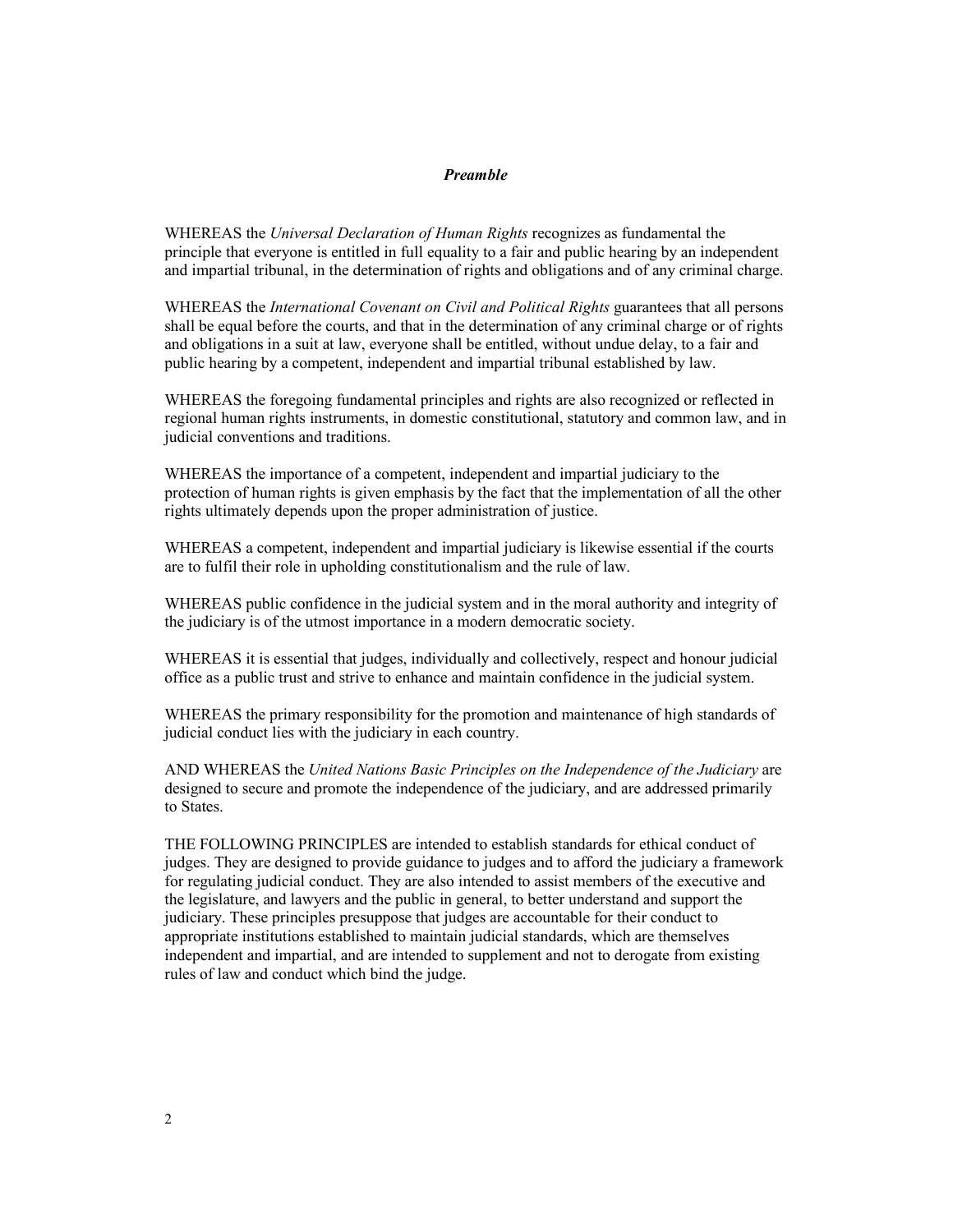# *Value 1:*  **INDEPENDENCE**

#### *Principle*:

Judicial independence is a pre-requisite to the rule of law and a fundamental guarantee of a fair trial. A judge shall therefore uphold and exemplify judicial independence in both its individual and institutional aspects.

Application:

- 1.1 A judge shall exercise the judicial function independently on the basis of the judge's assessment of the facts and in accordance with a conscientious understanding of the law, free of any extraneous influences, inducements, pressures, threats or interference, direct or indirect, from any quarter or for any reason.
- 1.2 A judge shall be independent in relation to society in general and in relation to the particular parties to a dispute which the judge has to adjudicate.
- 1.3 A judge shall not only be free from inappropriate connections with, and influence by, the executive and legislative branches of government, but must also appear to a reasonable observer to be free therefrom.
- 1.4 In performing judicial duties, a judge shall be independent of judicial colleagues in respect of decisions which the judge is obliged to make independently.
- 1.5 A judge shall encourage and uphold safeguards for the discharge of judicial duties in order to maintain and enhance the institutional and operational independence of the judiciary.
- 1.6 A judge shall exhibit and promote high standards of judicial conduct in order to reinforce public confidence in the judiciary which is fundamental to the maintenance of judicial independence.

# *Value 2:*  **IMPARTIALITY**

Principle:

Impartiality is essential to the proper discharge of the judicial office. It applies not only to the decision itself but also to the process by which the decision is made.

Application:

- 2.1 A judge shall perform his or her judicial duties without favour, bias or prejudice.
- 2.2 A judge shall ensure that his or her conduct, both in and out of court, maintains and enhances the confidence of the public, the legal profession and litigants in the impartiality of the judge and of the judiciary.

3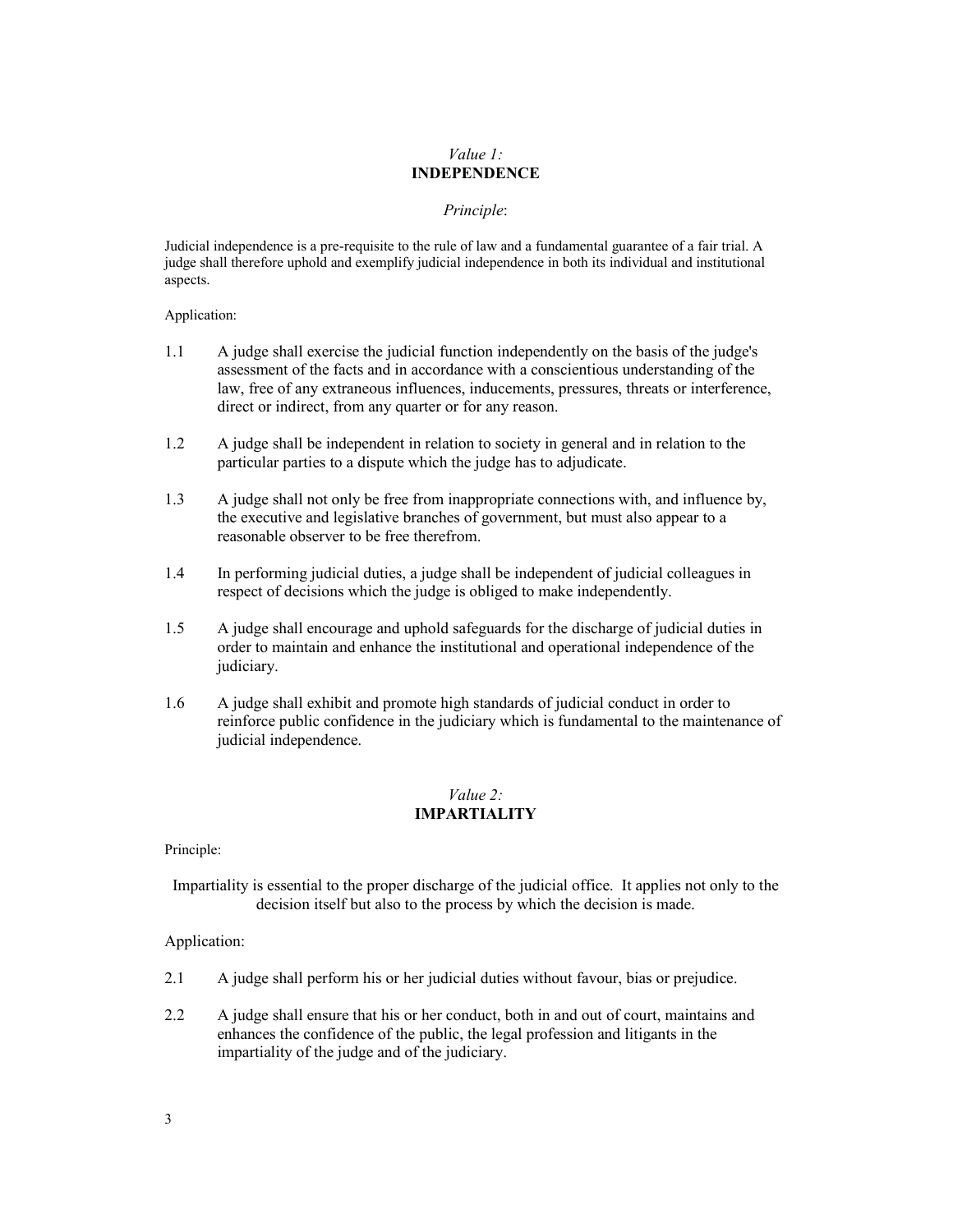- 2.3 A judge shall, so far as is reasonable, so conduct himself or herself as to minimise the occasions on which it will be necessary for the judge to be disqualified from hearing or deciding cases.
- 2.4 A judge shall not knowingly, while a proceeding is before, or could come before, the judge, make any comment that might reasonably be expected to affect the outcome of such proceeding or impair the manifest fairness of the process. Nor shall the judge make any comment in public or otherwise that might affect the fair trial of any person or issue.
- 2.5 A judge shall disqualify himself or herself from participating in any proceedings in which the judge is unable to decide the matter impartially or in which it may appear to a reasonable observer that the judge is unable to decide the matter impartially. Such proceedings include, but are not limited to, instances where

 2.5.1 the judge has actual bias or prejudice concerning a party or personal knowledge of disputed evidentiary facts concerning the proceedings;

 2.5.2 the judge previously served as a lawyer or was a material witness in the matter in controversy; or

 2.5.3 the judge, or a member of the judge's family, has an economic interest in the outcome of the matter in controversy:

 Provided that disqualification of a judge shall not be required if no other tribunal can be constituted to deal with the case or, because of urgent circumstances, failure to act could lead to a serious miscarriage of justice.

# *Value 3:*  **INTEGRITY**

## *Principle:*

Integrity is essential to the proper discharge of the judicial office.

## *Application:*

- 3.1 A judge shall ensure that his or her conduct is above reproach in the view of a reasonable observer.
- 3.2 The behaviour and conduct of a judge must reaffirm the people's faith in the integrity of the judiciary. Justice must not merely be done but must also be seen to be done.

# *Value 4:*  **PROPRIETY**

## *Principle:*

Propriety, and the appearance of propriety, are essential to the performance of all of the activities of a judge.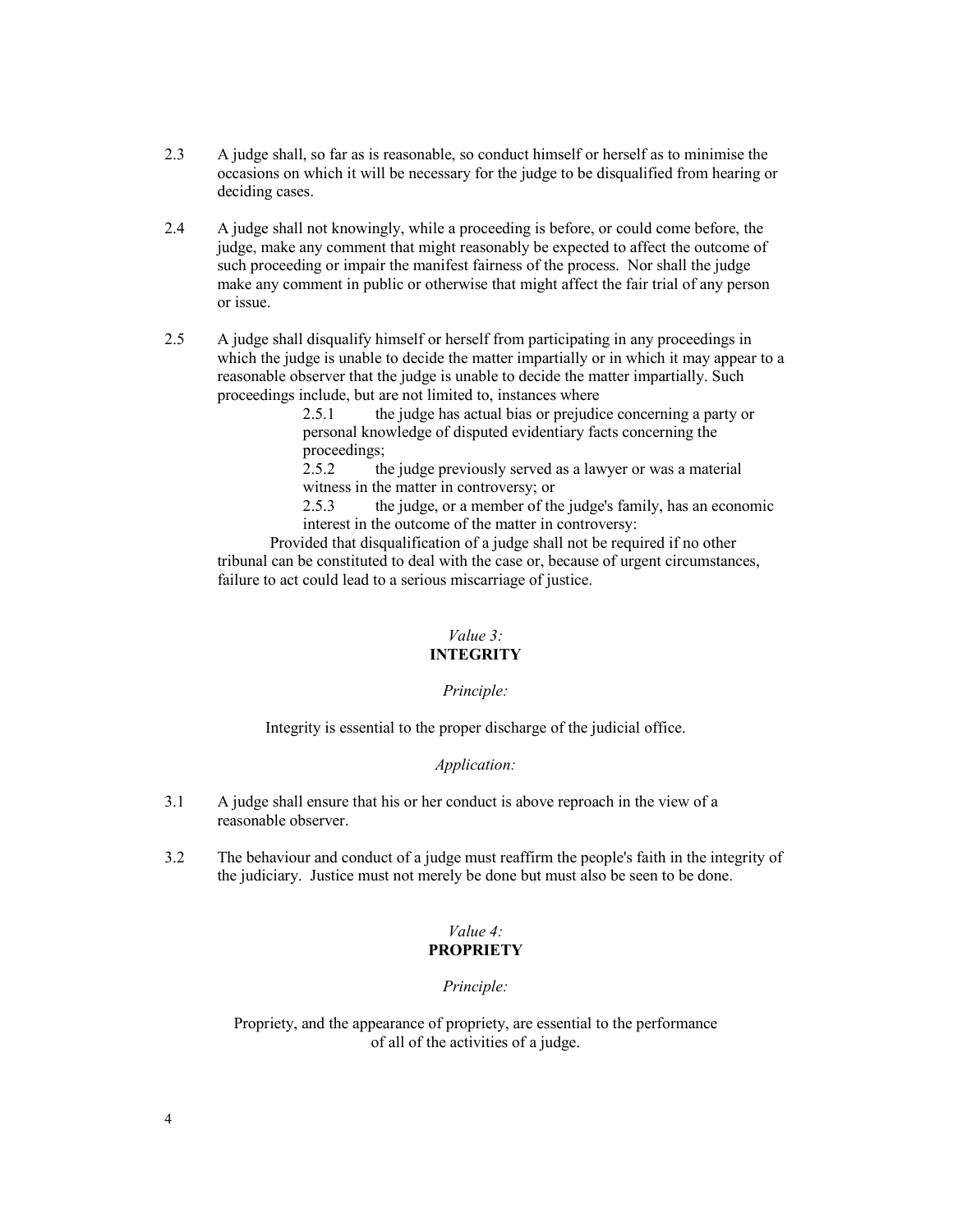## *Application:*

- 4.1 A judge shall avoid impropriety and the appearance of impropriety in all of the judge's activities.
- 4.2. As a subject of constant public scrutiny, a judge must accept personal restrictions that might be viewed as burdensome by the ordinary citizen and should do so freely and willingly. In particular, a judge shall conduct himself or herself in a way that is consistent with the dignity of the judicial office.
- 4.3. A judge shall, in his or her personal relations with individual members of the legal profession who practise regularly in the judge's court, avoid situations which might reasonably give rise to the suspicion or appearance of favouritism or partiality.
- 4.4 A judge shall not participate in the determination of a case in which any member of the judge's family represents a litigant or is associated in any manner with the case.
- 4.5 A judge shall not allow the use of the judge's residence by a member of the legal profession to receive clients or other members of the legal profession.
- 4.6 A judge, like any other citizen, is entitled to freedom of expression, belief, association and assembly, but in exercising such rights, a judge shall always conduct himself or herself in such a manner as to preserve the dignity of the judicial office and the impartiality and independence of the judiciary.
- 4.7 A judge shall inform himself or herself about the judge's personal and fiduciary financial interests and shall make reasonable efforts to be informed about the financial interests of members of the judge's family.
- 4.8 A judge shall not allow the judge's family, social or other relationships improperly to influence the judge's judicial conduct and judgment as a judge.
- 4.9 A judge shall not use or lend the prestige of the judicial office to advance the private interests of the judge, a member of the judge's family or of anyone else, nor shall a judge convey or permit others to convey the impression that anyone is in a special position improperly to influence the judge in the performance of judicial duties.
- 4.10 Confidential information acquired by a judge in the judge's judicial capacity shall not be used or disclosed by the judge for any other purpose not related to the judge's judicial duties.
- 4.11 Subject to the proper performance of judicial duties, a judge may:

 4.11.1 write, lecture, teach and participate in activities concerning the law, the legal system, the administration of justice or related matters;

4.11.2 appear at a public hearing before an official body concerned with matters relating to the law, the legal system, the administration of justice or related matters;

 4.11.3 serve as a member of an official body, or other government commission, committee or advisory body, if such membership is not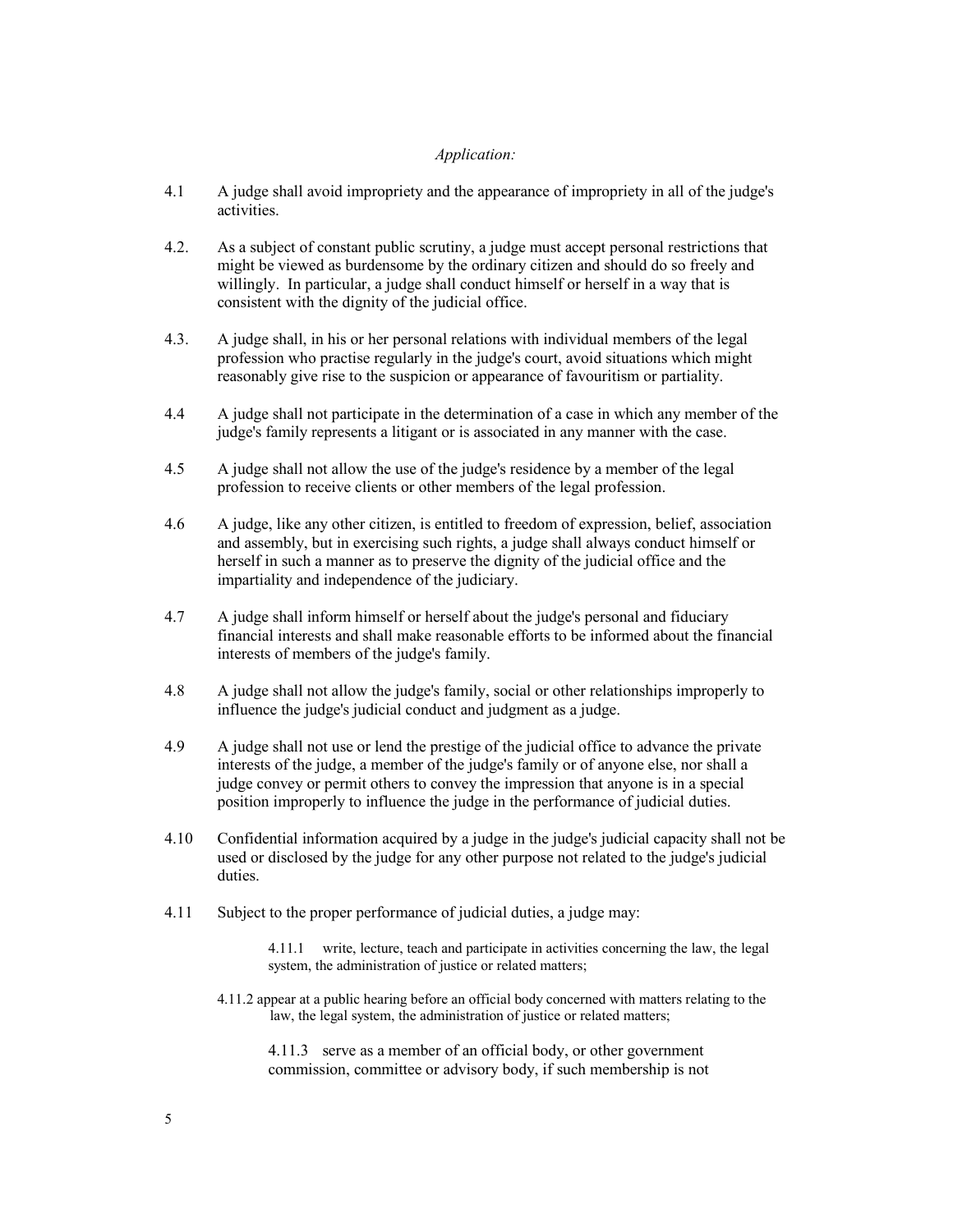inconsistent with the perceived impartiality and political neutrality of a judge; or

- 4.11.4 engage in other activities if such activities do not detract from the dignity of the judicial office or otherwise interfere with the performance of judicial duties.
- 4.12 A judge shall not practise law whilst the holder of judicial office.
- 4.13 A judge may form or join associations of judges or participate in other organisations representing the interests of judges.
- 4.14 A judge and members of the judge's family, shall neither ask for, nor accept, any gift, bequest, loan or favour in relation to anything done or to be done or omitted to be done by the judge in connection with the performance of judicial duties.
- 4.15 A judge shall not knowingly permit court staff or others subject to the judge's influence, direction or authority, to ask for, or accept, any gift, bequest, loan or favour in relation to anything done or to be done or omitted to be done in connection with his or her duties or functions.
- 4.16 Subject to law and to any legal requirements of public disclosure, a judge may receive a token gift, award or benefit as appropriate to the occasion on which it is made provided that such gift, award or benefit might not reasonably be perceived as intended to influence the judge in the performance of judicial duties or otherwise give rise to an appearance of partiality.

# *Value 5:*  **EQUALITY**

#### *Principle:*

#### Ensuring equality of treatment to all before the courts is essential to the due performance of the judicial office.

#### *Application:*

- 5.1 A judge shall be aware of, and understand, diversity in society and differences arising from various sources, including but not limited to race, colour, sex, religion, national origin, caste, disability, age, marital status, sexual orientation, social and economic status and other like causes ("irrelevant grounds").
- 5.2 A judge shall not, in the performance of judicial duties, by words or conduct, manifest bias or prejudice towards any person or group on irrelevant grounds.
- 5.3 A judge shall carry out judicial duties with appropriate consideration for all persons, such as the parties, witnesses, lawyers, court staff and judicial colleagues, without differentiation on any irrelevant ground, immaterial to the proper performance of such duties.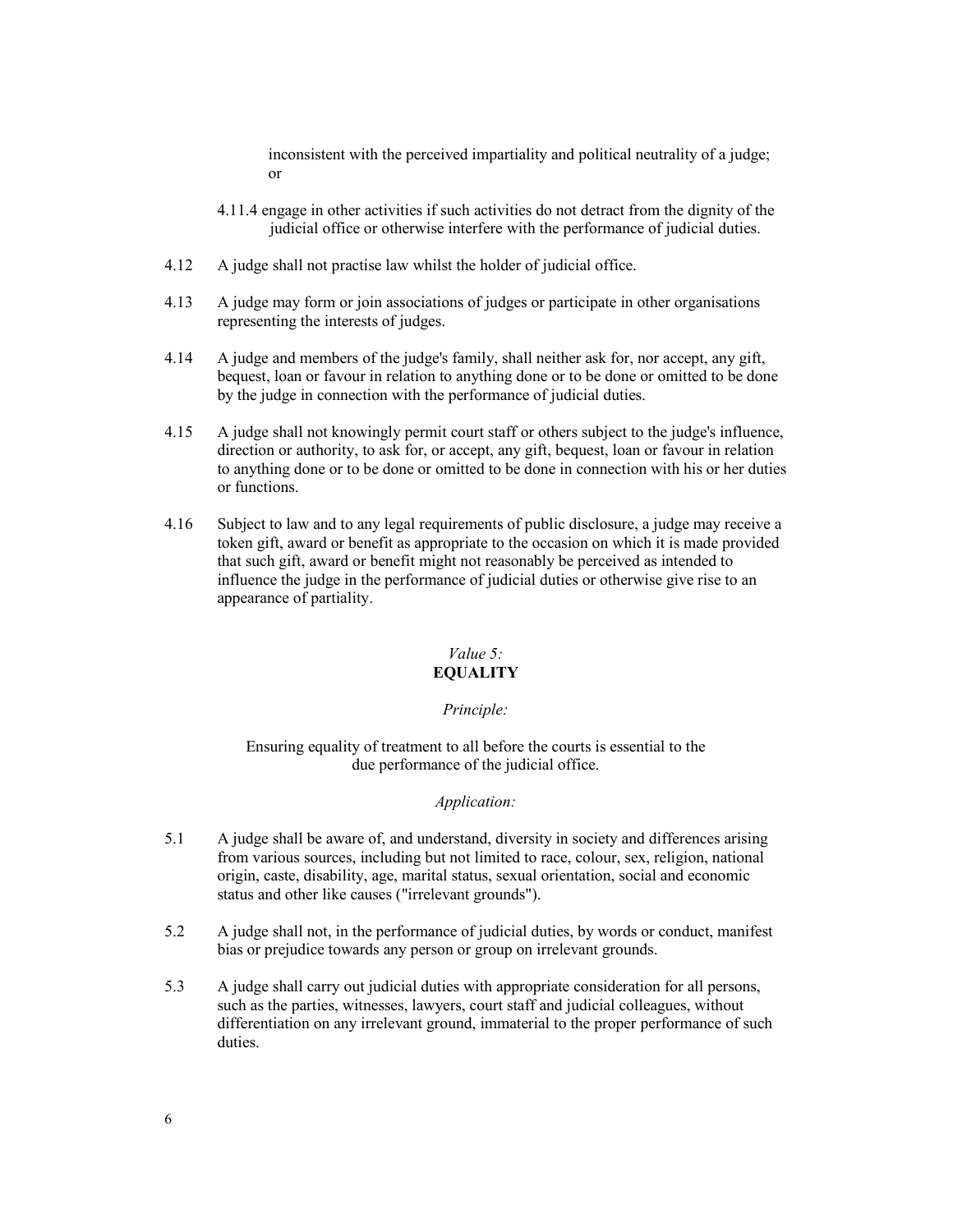- 5.4 A judge shall not knowingly permit court staff or others subject to the judge's influence, direction or control to differentiate between persons concerned, in a matter before the judge, on any irrelevant ground.
- 5.5 A judge shall require lawyers in proceedings before the court to refrain from manifesting, by words or conduct, bias or prejudice based on irrelevant grounds, except such as are legally relevant to an issue in proceedings and may be the subject of legitimate advocacy.

# *Value 6:*  **COMPETENCE AND DILIGENCE**

## *Principle:*

Competence and diligence are prerequisites to the due performance of judicial office.

#### *Application:*

- 6.1 The judicial duties of a judge take precedence over all other activities.
- 6.2 A judge shall devote the judge's professional activity to judicial duties, which include not only the performance of judicial functions and responsibilities in court and the making of decisions, but also other tasks relevant to the judicial office or the court's operations.
- 6.3 A judge shall take reasonable steps to maintain and enhance the judge's knowledge, skills and personal qualities necessary for the proper performance of judicial duties, taking advantage for this purpose of the training and other facilities which should be made available, under judicial control, to judges.
- 6.4 A judge shall keep himself or herself informed about relevant developments of international law, including international conventions and other instruments establishing human rights norms.
- 6.5 A judge shall perform all judicial duties, including the delivery of reserved decisions, efficiently, fairly and with reasonable promptness.
- 6.6 A judge shall maintain order and decorum in all proceedings before the court and be patient, dignified and courteous in relation to litigants, jurors, witnesses, lawyers and others with whom the judge deals in an official capacity. The judge shall require similar conduct of legal representatives, court staff and others subject to the judge's influence, direction or control.
- 6.7 A judge shall not engage in conduct incompatible with the diligent discharge of judicial duties.

## **IMPLEMENTATION**

.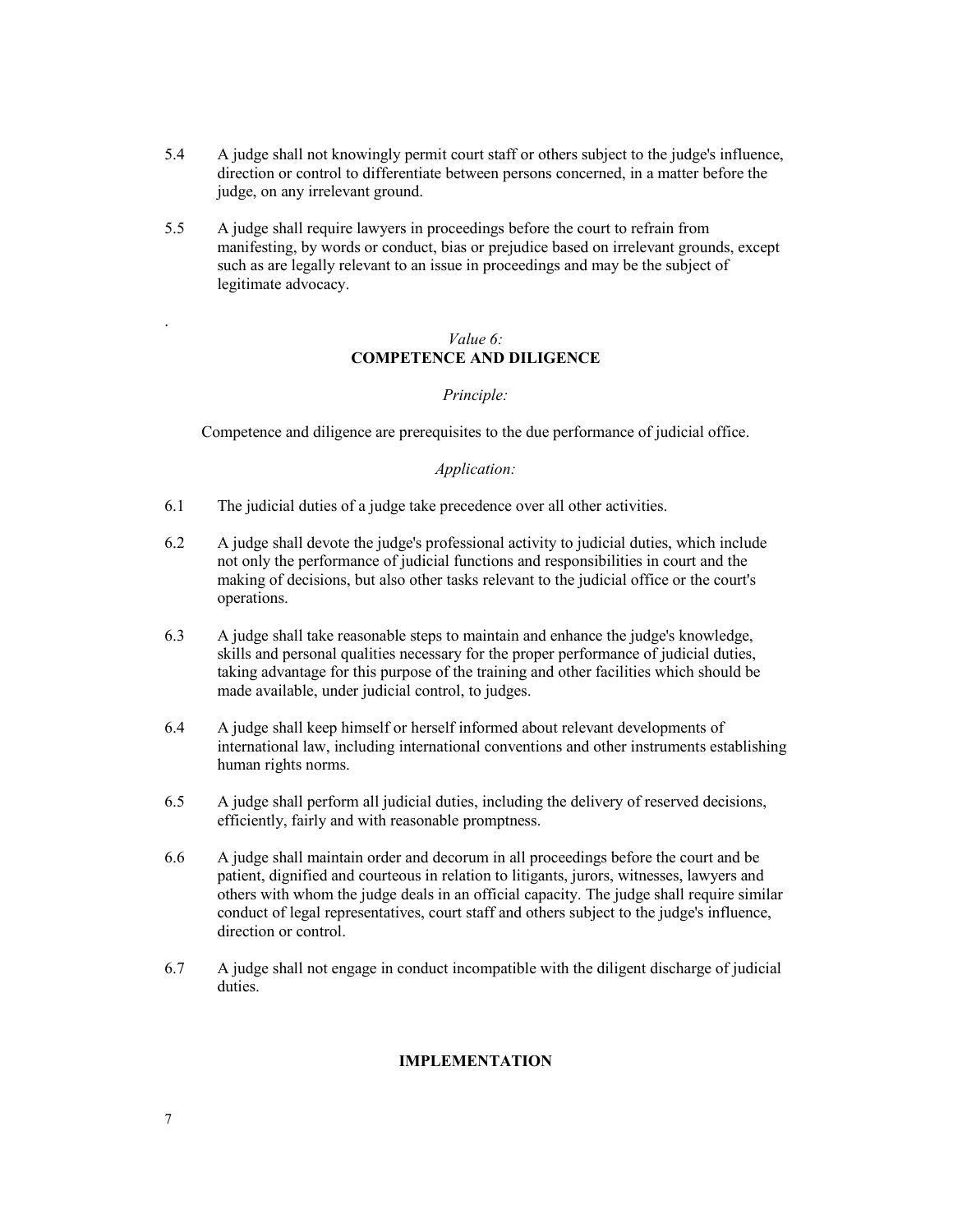By reason of the nature of judicial office, effective measures shall be adopted by national judiciaries to provide mechanisms to implement these principles if such mechanisms are not already in existence in their jurisdictions.

# **DEFINITIONS**

In this statement of principles, unless the context otherwise permits or requires, the following meanings shall be attributed to the words used:

"*Court staff*" includes the personal staff of the judge including law clerks.

"*Judge*" means any person exercising judicial power, however designated.

"*Judge's family*" includes a judge's spouse, son, daughter, son-in-law, daughter-in-law, and any other close relative or person who is a companion or employee of the judge and who lives in the judge's household.

"*Judge's spouse*" includes a domestic partner of the judge or any other person of either sex in a close personal relationship with the judge.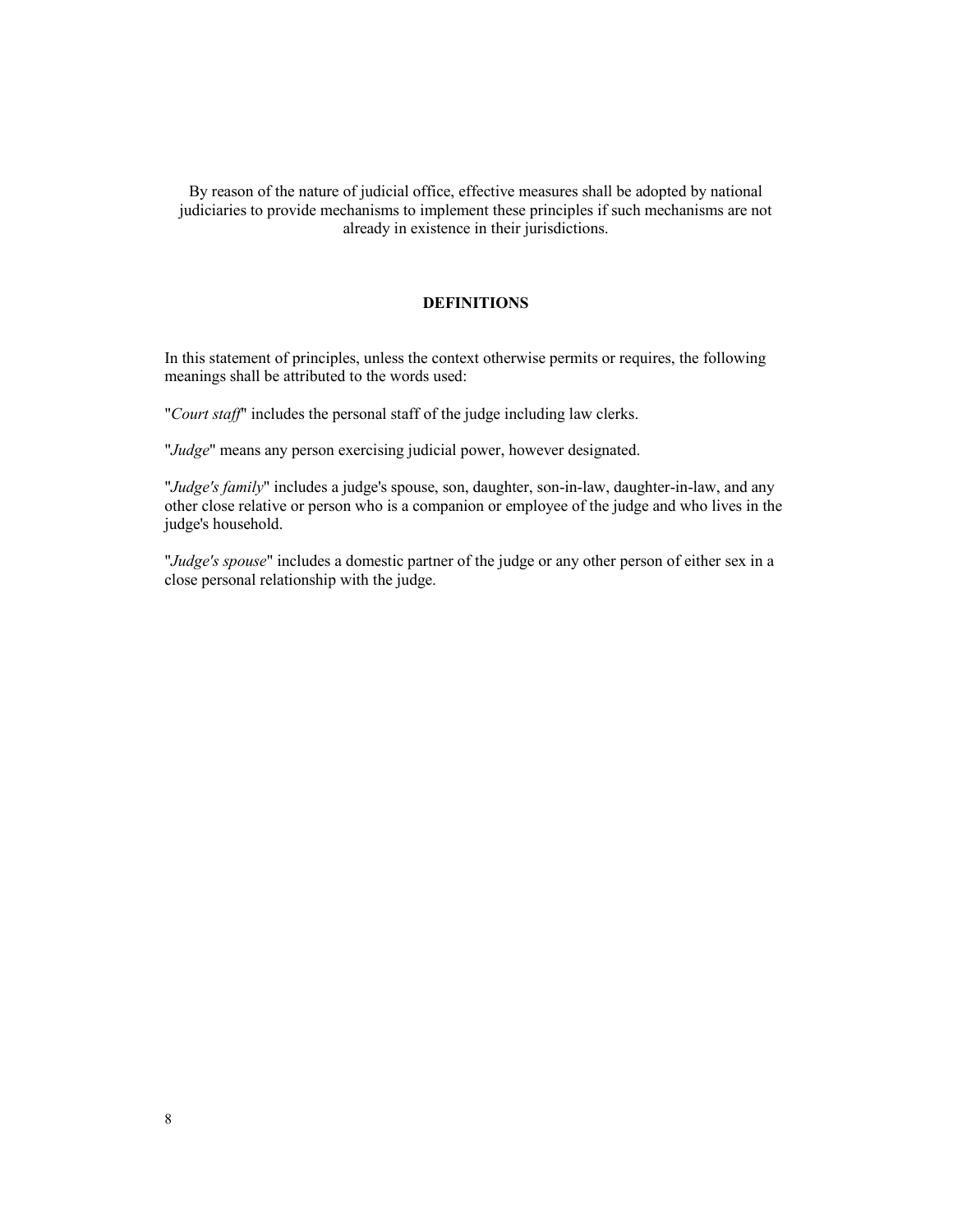#### *Explanatory Note*

1. At its first meeting held in Vienna in April 2000 on the invitation of the United Nations Centre for International Crime Prevention, and in conjunction with the  $10<sup>th</sup>$  United Nations Congress on the Prevention of Crime and the Treatment of Offenders, the Judicial Group on Strengthening Judicial Integrity (comprising Chief Justice Latifur Rahman of Bangladesh, Chief Justice Bhaskar Rao of Karnataka State in India, Justice Govind Bahadur Shrestha of Nepal, Chief Justice Uwais of Nigeria, Deputy Vice-President Langa of the Constitutional Court of South Africa, Chief Justice Nyalali of Tanzania, and Justice Odoki of Uganda, meeting under the chairmanship of Judge Christopher Weeramantry, Vice-President of the International Court of Justice, with Justice Michael Kirby of the High Court of Australia as rapporteur, and with the participation of Dato' Param Cumaraswamy, UN Special Rapporteur on the Independence of Judges and Lawyers) recognized the need for a code against which the conduct of judicial officers may be measured. Accordingly, the Judicial Group requested that codes of judicial conduct which had been adopted in some jurisdictions be analyzed, and a report be prepared by the Co-ordinator of the Judicial Integrity Programme, Dr Nihal Jayawickrama, concerning: (a) the core considerations which recur in such codes; and (b) the optional or additional considerations which occur in some, but not all, such codes and which may or may not be suitable for adoption in particular countries.

2. In preparing a draft code of judicial conduct in accordance with the directions set out above, reference was made to several existing codes and international instruments including, in particular, the following:

- (a) The Code of Judicial Conduct adopted by the House of Delegates of the American Bar Association, August 1972.
- (b) Declaration of Principles of Judicial Independence issued by the Chief Justices of the Australian States and Territories, April 1997.
- (c) Code of Conduct for the Judges of the Supreme Court of Bangladesh, prescribed by the Supreme Judicial Council in the exercise of power under Article 96(4)(a) of the Constitution of the People's Republic of Bangladesh, May 2000.
- (d) Ethical Principles for Judges, drafted with the cooperation of the Canadian Judges Conference and endorsed by the Canadian Judicial Council, 1998.
- (e) The European Charter on the Statute for Judges, Council of Europe, July 1998.
- (f) The Idaho Code of Judicial Conduct 1976.
- (g) Restatement of Values of Judicial Life adopted by the Chief Justices Conference of India, 1999.
- (h) The Iowa Code of Judicial Conduct.
- (i) Code of Conduct for Judicial Officers of Kenya, July 1999.
- (j) The Judges' Code of Ethics of Malaysia, prescribed by the Yang di-Pertuan Agong on the recommendation of the Chief Justice, the President of the Court of Appeal and the Chief Judges of the High Courts, in the exercise of powers conferred by Article 125(3A) of the Federal Constitution of Malaysia, 1994.
- (k) The Code of Conduct for Magistrates in Namibia.
- (l) Rules Governing Judicial Conduct, New York State, USA.
- (m) Code of Conduct for Judicial Officers of the Federal Republic of Nigeria.
- (n) Code of Conduct to be observed by Judges of the Supreme Court and of the High Courts of Pakistan.
- (o) The Code of Judicial Conduct of the Philippines, September 1989.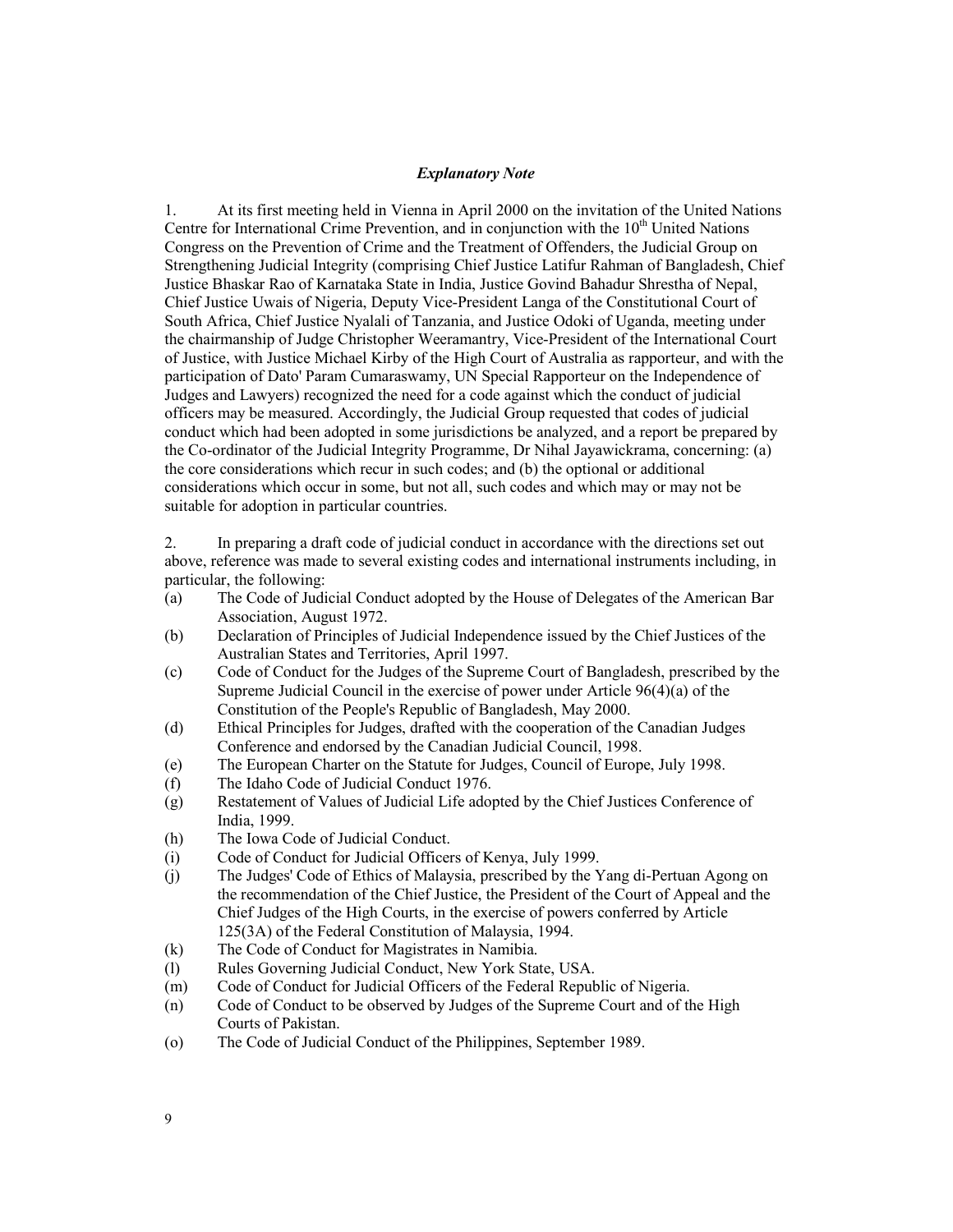- (p) The Canons of Judicial Ethics of the Philippines, proposed by the Philippines Bar Association, approved by the Judges of First Instance of Manila, and adopted for the guidance of and observance by the judges under the administrative supervision of the Supreme Court, including municipal judges and city judges.
- (q) Yandina Statement: Principles of Independence of the Judiciary in Solomon Islands, November 2000.
- (r) Guidelines for Judges of South Africa, issued by the Chief Justice, the President of the Constitutional Court, and the Presidents of High Courts, the Labour Appeal Court, and the Land Claims Court, March 2000.
- (s) Code of Conduct for Judicial Officers of Tanzania, adopted by the Judges and Magistrates Conference, 1984.
- (t) The Texas Code of Judicial Conduct
- (u) Code of Conduct for Judges, Magistrates and Other Judicial Officers of Uganda, adopted by the Judges of the Supreme Court and the High Court, July 1989.
- (v) The Code of Conduct of the Judicial Conference of the United States.
- (w) The Canons of Judicial Conduct for the Commonwealth of Virginia, adopted and promulgated by the Supreme Court of Virginia, 1998.
- (x) The Code of Judicial Conduct adopted by the Supreme Court of the State of Washington, USA, October 1995.
- (y) The Judicial (Code of Conduct) Act, enacted by the Parliament of Zambia, December 1999.
- (z) Draft Principles on the Independence of the Judiciary ("Siracusa Principles"), prepared by a committee of experts convened by the International Association of Penal Law, the International Commission of Jurists, and the Centre for the Independence of Judges and Lawyers, 1981.
- (aa) Minimum Standards of Judicial Independence adopted by the International Bar Association, 1982.
- (bb) United Nations Basic Principles on the Independence of the Judiciary, endorsed by the UN General Assembly, 1985.
- (cc) Draft Universal Declaration on the Independence of Justice ("Singhvi Declaration") prepared by Mr L.V. Singhvi, UN Special Rapporteur on the Study on the Independence of the Judiciary, 1989.
- (dd) The Beijing Statement of Principles of the Independence of the Judiciary in the Lawasia Region, adopted by the 6<sup>th</sup> Conference of Chief Justices, August 1997.
- (ee) The Latimer House Guidelines for the Commonwealth on good practice governing relations between the Executive, Parliament and the Judiciary in the promotion of good governance, the rule of law and human rights to ensure the effective implementation of the Harare Principles, 1998.
- (ff) The Policy Framework for Preventing and Eliminating Corruption and Ensuring the Impartiality of the Judicial System, adopted by the expert group convened by the Centre for the Independence of Judges and Lawyers, February 2000.

At its second meeting held in Bangalore in February 2001, the Judicial Group (comprising Chief Justice Mainur Reza Chowdhury of Bangladesh, Justice Claire L'Heureux Dube of Canada, Chief Justice Reddi of Karnataka State in India, Chief Justice Upadhyay of Nepal, Chief Justice Uwais of Nigeria, Deputy Chief Justice Langa of South Africa, Chief Justice Silva of Sri Lanka, Chief Justice Samatta of Tanzania, and Chief Justice Odoki of Uganda, meeting under the chairmanship of Judge Weeramantry, with Justice Kirby as rapporteur, and with the participation of the UN Special Rapporteur and Justice Bhagwati, Chairman of the UN Human Rights Committee, representing the UN High Commissioner for Human Rights) proceeding by